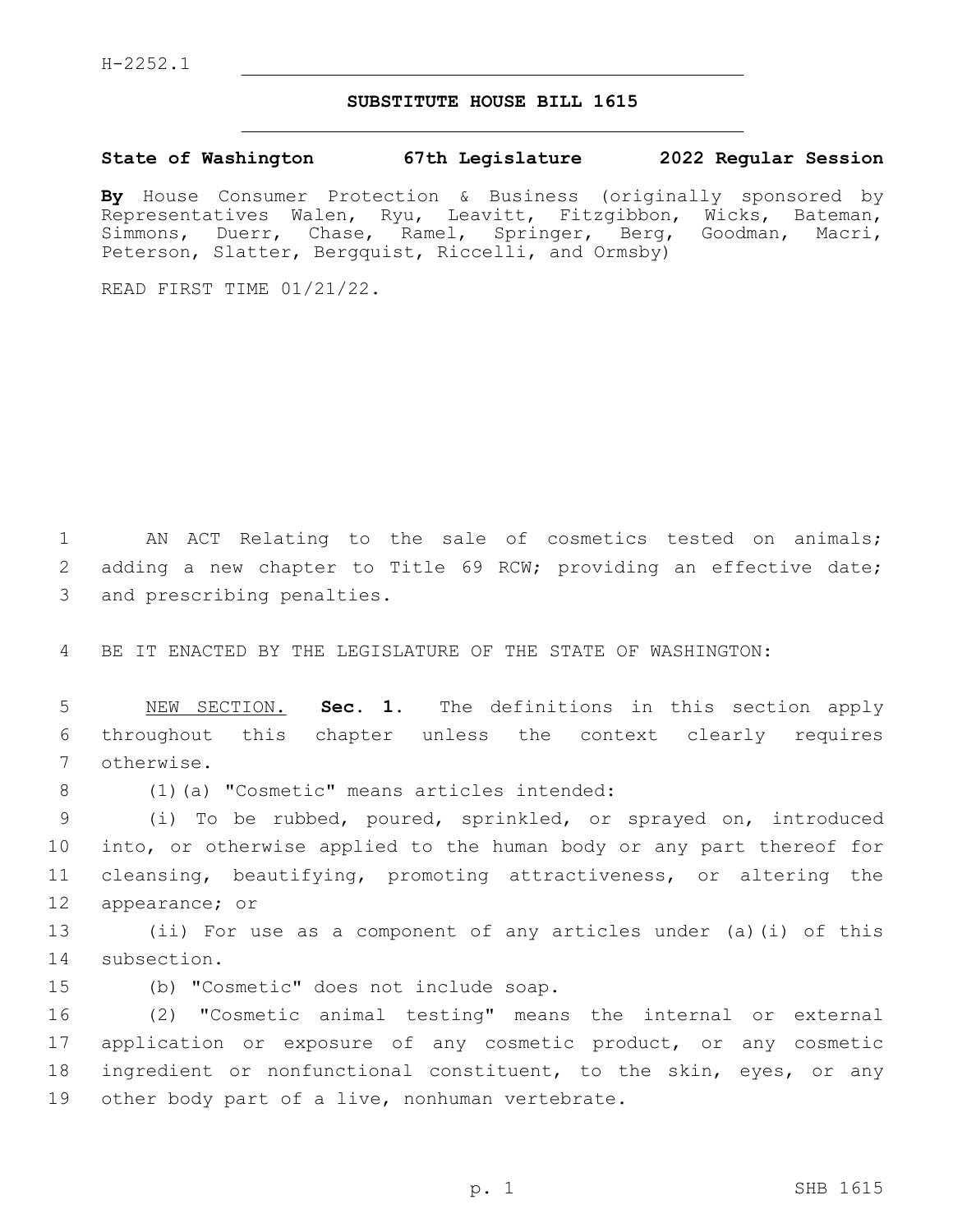(3) "Cosmetic ingredient" means any single chemical entity or mixture used as a component in the manufacture of a cosmetic product, as defined in 21 C.F.R. Sec. 700.3(e) on January 1, 2023.

 (4) "Cosmetic product" means a finished cosmetic, the manufacture 5 of which has been completed.

 (5) "Manufacture" has the same meaning as "to manufacture" in RCW 82.04.120.7

 (6) "Manufacturer" means any entity required to specify conspicuously its name and place of business on the label of a cosmetic in package form under 21 C.F.R. Sec. 701.12 on January 1, 11 2023.

 (7) "Nonfunctional constituent" means any incidental ingredient as defined in 21 C.F.R. Sec. 701.3(1) on January 1, 2023.

 (8) "Supplier" means any entity that provides, whether directly 15 or through a third party, any cosmetic ingredient used by a manufacturer in the formulation of a cosmetic product.

 NEW SECTION. **Sec. 2.** Beginning January 1, 2023, it is unlawful for a manufacturer to sell or offer for sale in this state a cosmetic if the cosmetic was developed or manufactured using cosmetic animal testing that was conducted or contracted for by the manufacturer or any supplier of the manufacturer.

 NEW SECTION. **Sec. 3.** Section 2 of this act does not apply with respect to cosmetic animal testing:

 (1) Conducted outside of the United States in order to comply with a requirement of a foreign regulatory authority if no evidence derived from the testing was relied upon to substantiate the safety of the cosmetic ingredient or cosmetic product being sold by the 28 manufacturer in Washington;

 (2) Conducted for any cosmetic or cosmetic ingredient subject to regulation under 21 U.S.C. Sec. 351 et seq., of the federal food, 31 drug, and cosmetic act;

 (3) Conducted for a cosmetic ingredient intended to be used in a product that is not a cosmetic product and is conducted under a requirement of a federal, state, or foreign regulatory authority if no evidence derived from the testing was relied upon to substantiate the safety of a cosmetic sold in Washington by a cosmetics 37 manufacturer, unless all of the following apply: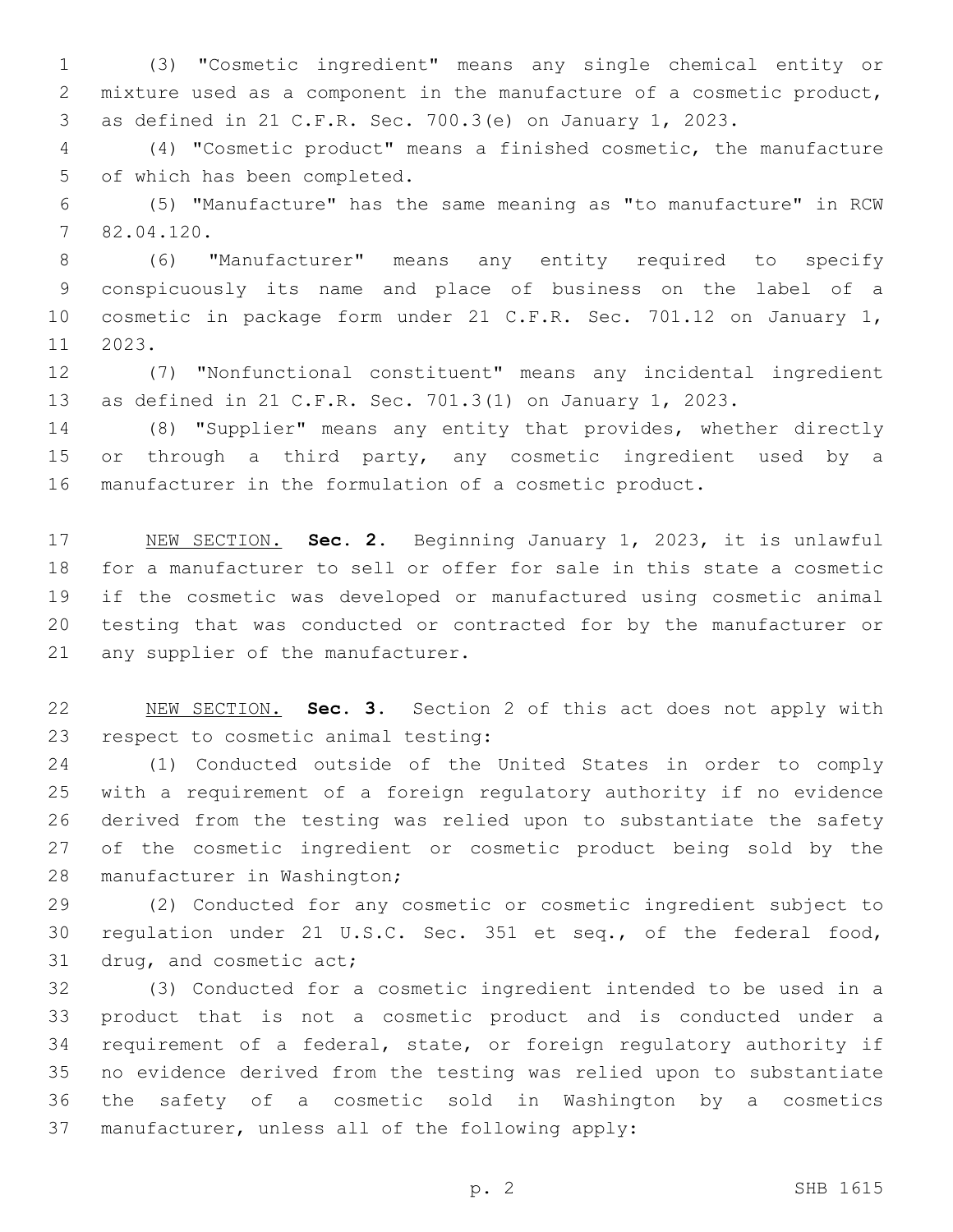(a) There is no nonanimal alternative method or strategy recognized by any federal or state agency or the organization for economic cooperation and development for the relevant safety endpoints for the cosmetic ingredient or nonfunctional constituent;

 (b) There is documented evidence of the noncosmetic intent of the 6 test; and

 (c) There is a history of use of the ingredient outside of cosmetics at least 12 months before the reliance; or

 (4) Requested, required, or conducted by a federal or state regulatory authority and each of the following apply:

 (a) There is no nonanimal alternative method or strategy recognized by any federal or state agency or the organization for economic cooperation and development for the relevant safety 14 endpoints for the cosmetic ingredient or nonfunctional constituent;

 (b) The cosmetic ingredient or nonfunctional constituent poses a risk of causing a specific human health problem that is substantiated and the need to conduct cosmetic animal testing is justified and supported by a detailed research protocol proposed as the basis for the evaluation of the cosmetics ingredient or nonfunctional 20 constituent; and

 (c) That the cosmetic ingredient or nonfunctional constituent is in wide use and, in the case of a cosmetic ingredient, cannot be replaced by another cosmetic ingredient capable of performing a 24 similar function.

 NEW SECTION. **Sec. 4.** Section 2 of this act does not apply to: (1) A cosmetic if the cosmetic in its final form was tested on animals before January 1, 2023, even if the cosmetic is manufactured on or after January 1, 2023, if no new animal testing in violation of 29 this chapter occurs after January 1, 2023;

 (2) An ingredient in a cosmetic if the ingredient was tested on animals before January 1, 2023, even if the ingredient is manufactured on or after January 1, 2023, if no new animal testing in violation of this chapter occurs after January 1, 2023; or

 (3) A cosmetic manufacturer reviewing, assessing, or retaining 35 evidence from a cosmetic animal test.

 NEW SECTION. **Sec. 5.** No county or political subdivision of the state may establish or continue any prohibition on or relating to